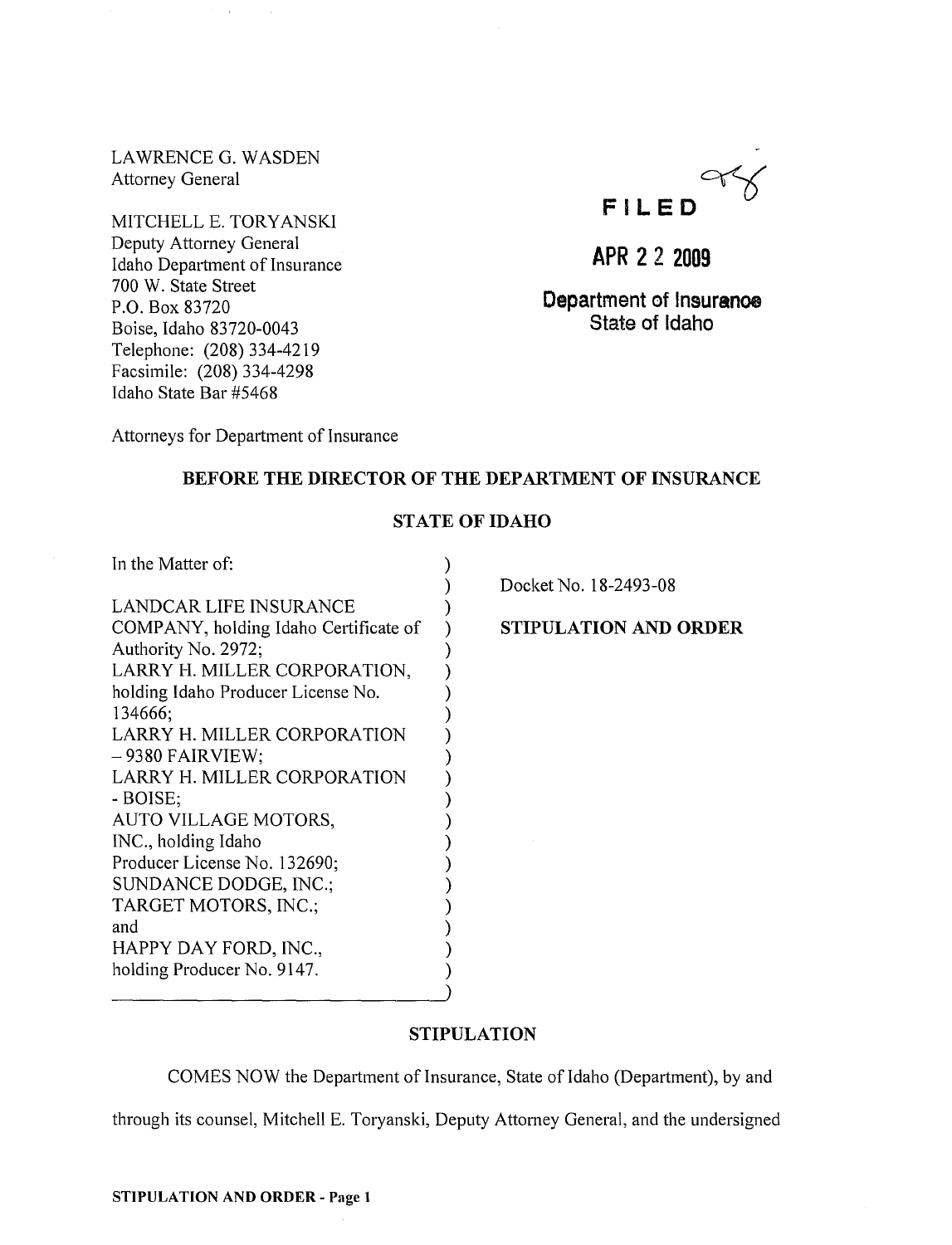Bureau Chiefs: Company Activities and Consumer Services, and LANDCAR LIFE INSURANCE COMPANY, LARRY H. MILLER CORPORATION, LARRY H. MILLER CORPORATION - 9380 FAIRVIEW, LARRY H. MILLER CORPORATION - BOISE, AUTO VILLAGE MOTORS, INC., SUNDANCE DODGE, INC., TARGET MOTORS, INC., and HAPPY DAY FORD, INC., by and through its counsel, Robert A. Anderson of Anderson, Julian & Hull, LLP, and the undersigned authorized representative(s) of the aforementioned entities and hereby stipulate and agree as follows:

- 1. LANDCAR LIFE INSURANCE COMPANY (LANDCAR), a Utah corporation, is duly authorized as an insurer by the State of Idaho, holding certificate of authority number 2972 and is therefore subject to the provisions of Title 41, Idaho Code, and to the Rules and Regulations of the Department of Insurance promulgated thereunder. LANDCAR holds NAIC number 92274.
- 2. LARRY H. MILLER CORPORATION (LHM), a Utah corporation, is duly licensed as a producer of insurance by the State of Idaho, holding license number 134666 and is therefore subject to the provisions of Title 41, Idaho Code, and to the Rules and Regulations of the Department of Insurance promulgated thereunder.
- 3. LARRY H. MILLER CORPORATION 9380 FAIRVIEW (LHM FAIRVIEW), an Idaho corporation, is not licensed as a producer of insurance by the State of Idaho. LHM FAIRVIEW seils, solicits and/or negotiates credit insurance products, and it is therefore subject to the provisions of Title 41, Idaho Code, and to the Rules and Regulations of the Department of Insurance promulgated thereunder.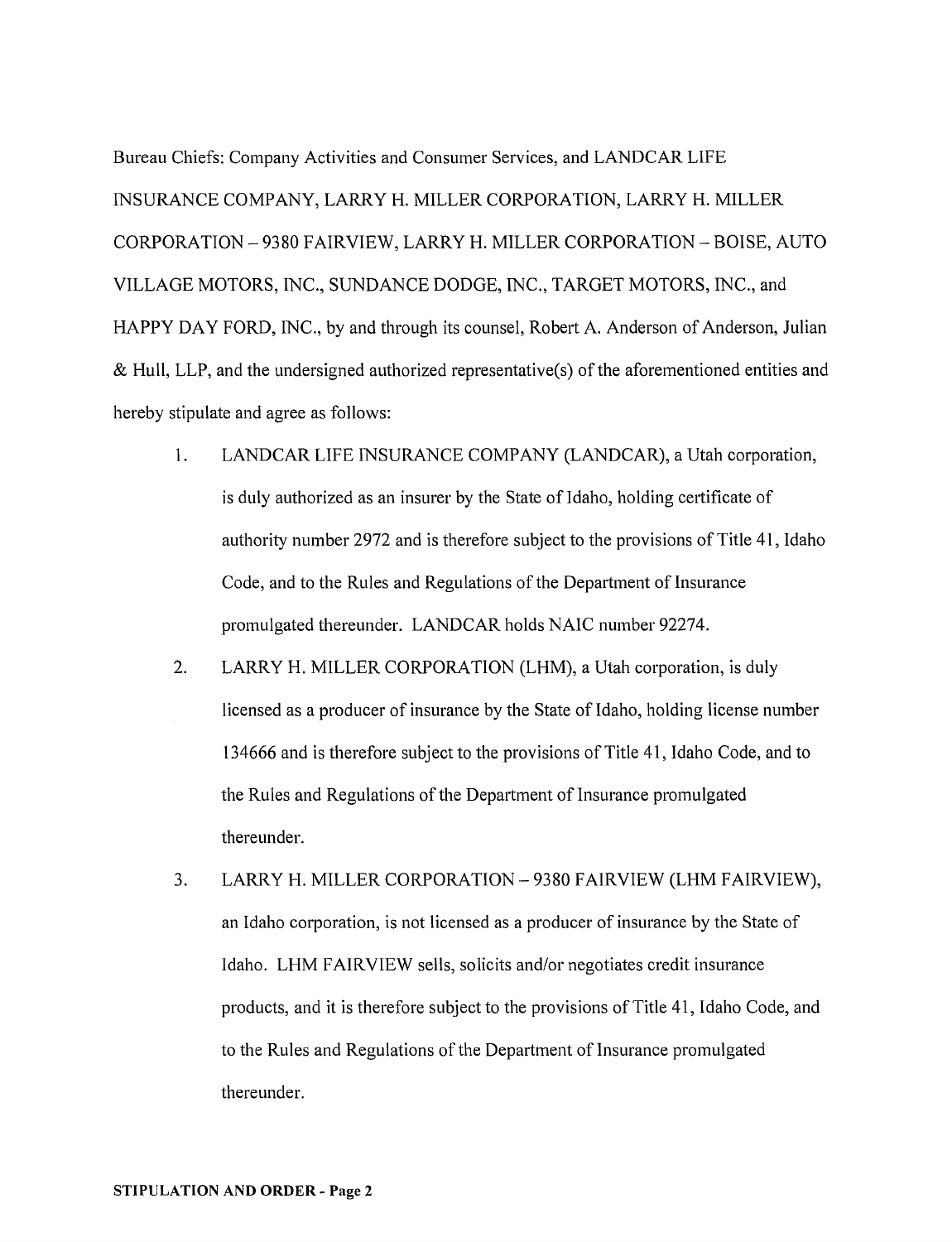- 4. LARRY H. MILLER CORPORATION BOISE (LHM BOISE), a Utah corporation, is not licensed as a producer of insurance by the State of Idaho. LHM BOISE sells, solicits and/or negotiates credit insurance products, and it is therefore subject to the provisions of Title 41, Idaho Code, and to the Rules and Regulations of the Depattment of Insurance promulgated thereunder.
- 5. AUTO VILLAGE MOTORS, INC. (AUTO VILLAGE), an Idaho corporation, is duly licensed as a producer of insurance by the State of Idaho, holding license number 132690 and is therefore subject to the provisions of Title 41, Idaho Code, and to the Rules and Regulations of the Depattment of Insurance promulgated thereunder.
- 6. SUNDANCE DODGE, INC. (SUNDANCE), an Idaho corporation, is duly licensed as a producer of insurance by the State of Idaho, holding license number 55525 and is therefore subject to the provisions of Title 41, Idaho Code, and the Rules and Regulations of the Department of Insurance promulgated thereunder.
- 7. TARGET MOTORS, INC. (TARGET), an Idaho corporation, is not presently licensed as a producer of insurance by the State of Idaho, having license number 76498 lapse on or about June 1, 2004. TARGET sells, solicits and/or negotiates credit insurance products, and it is therefore subject to the provisions of Title 41, Idaho Code, and to the Rules and Regulations of the Department of Insurance promulgated thereunder.
- 8. HAPPY DAY FORD, INC. (HAPPY DAY), an Idaho corporation, is duly licensed as a producer of insurance by the State of Idaho, holding license number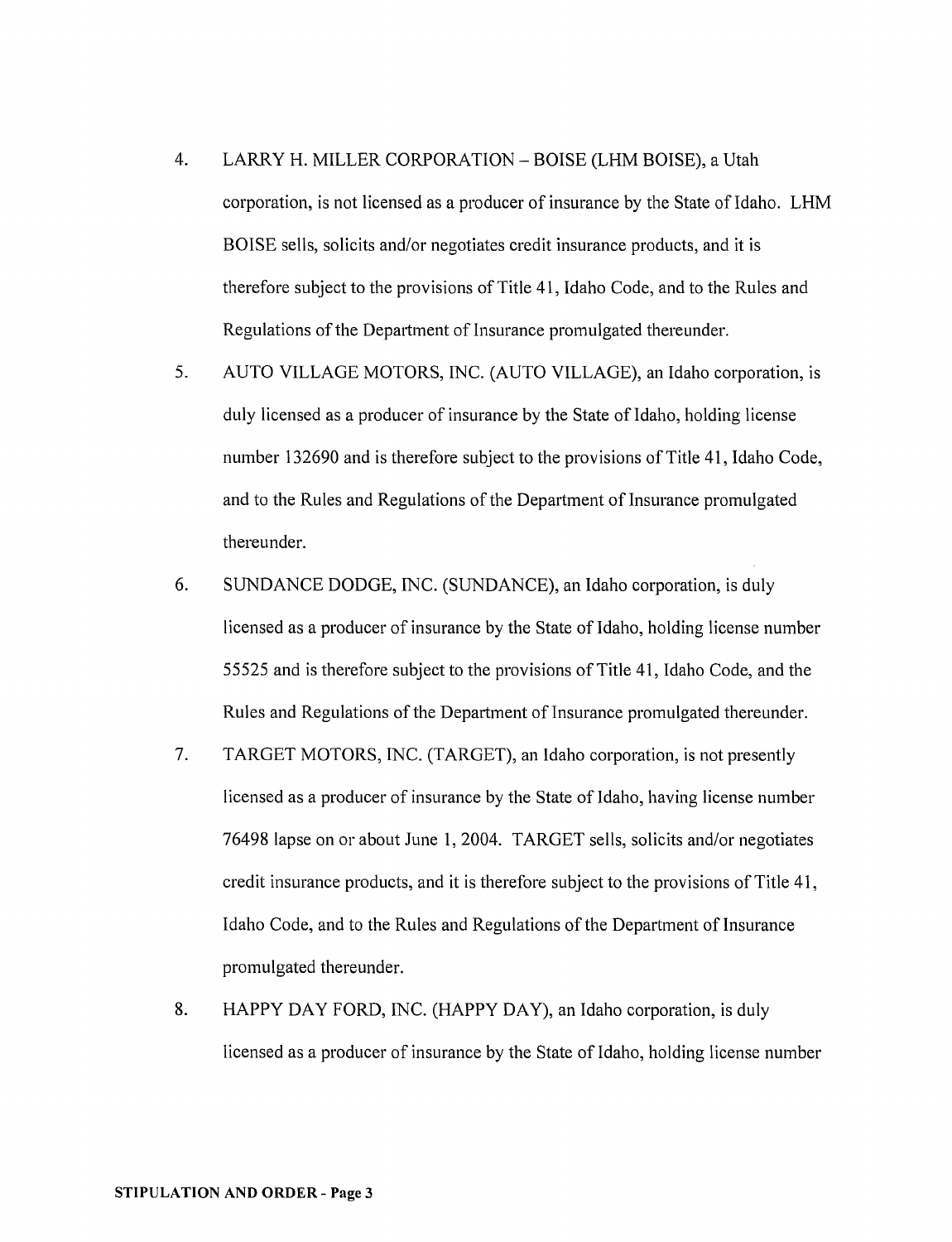9147 and is therefore subject to the provisions of Title 41, Idaho Code, and the Rules and Regulations of the Department of Insurance promulgated thereunder.

- 9. LHM conducts business under the assumed business name Larry Miller Mitsubishi. LHM's assumed business name Larry Miller Mitsubishi has not been filed with the Director of the Idaho Department of Insurance (Director). LHM has filed assumed business name Larry Miller Subaru Mitsubishi with the Director.
- 10. LHM FAIRVIEW conducts business under the assumed business name Larry H. Miller Mitsubishi. This assumed business name has not been filed with the Director.
- 11. LHM BOISE conducts business under the assumed business name Larry Miller Used Car Supermarket. This assumed business name has not been filed with the Director.
- 12. AUTO VILLAGE conducts business under the assumed business name Larry Miller Honda. This assumed business name has been filed with the Director.
- 13. SUNDANCE conducts business under the assumed business name Larry Miller Chrysler Jeep Dodge. This assumed business name has not been filed with the Director.
- 14. TARGET conducts business under the assumed business name Larry Miller Subaru. This assumed business name has been filed with the Director.
- 15. HAPPY DAY conducts business under the assumed business names Larry Miller Ford Lincoln Mercury and Larry Miller Pontiac Buick GMC. These assumed business names have not been filed with the Director.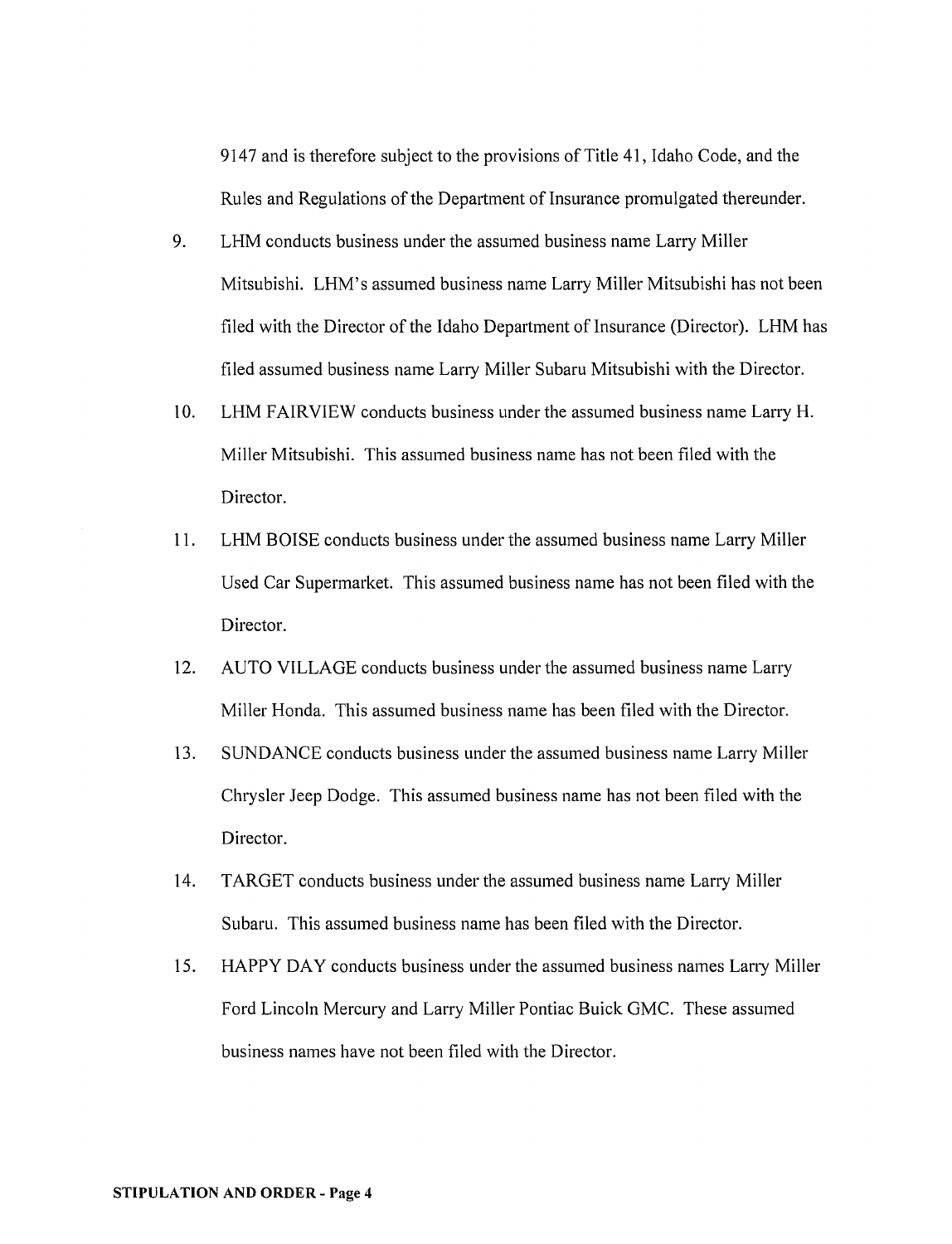- 16. Between August 17,2006 and August 16,2007, Matthew Hefner (Hefner) sold, solicited and/or negotiated twenty-four (24) insurance policies to LHM customers. LANDCAR accepted business from Hefner and paid commissions to LHM and Hefner. During this period, Hefner was not licensed as a producer of insurance.
- 17. Jeff Litty (Litty) was, at all times relevant hereto, an employee of AUTO VILLAGE. Between January 31,2006 and April 26, 2007, Litty sold, solicited and/or negotiated thirteen (13) insurance policies to AUTO VILLAGE customers. LANDCAR accepted business from Litty and paid commissions to AUTO VILLAGE and Litty. During this period, Litty was not licensed as a producer of insurance.
- 18. Justin Ross (Ross) was, at all times relevant hereto, an employee of SUNDANCE. Between February 27, 2007 and July 17,2007, Ross sold, solicited and/or negotiated fifty-seven (57) insurance policies to SUNDANCE customers. LANDCAR accepted business from Ross and paid commissions to SUNDANCE and Ross. During this period, Ross license number 97925 was inactive due to nonrenewal.
- 19. Joshua Shook (Shook) was, at all times relevant hereto, an employee of SUNDANCE. Between June 3, 2005 and July 26, 2007, Shook sold, solicited and/or negotiated two hundred twenty-six (226) insurance policies to SUNDANCE customers. LANDCAR accepted business from Shook and paid commissions to SUNDANCE and Shook. During this period, Shook was not licensed as a producer of insurance.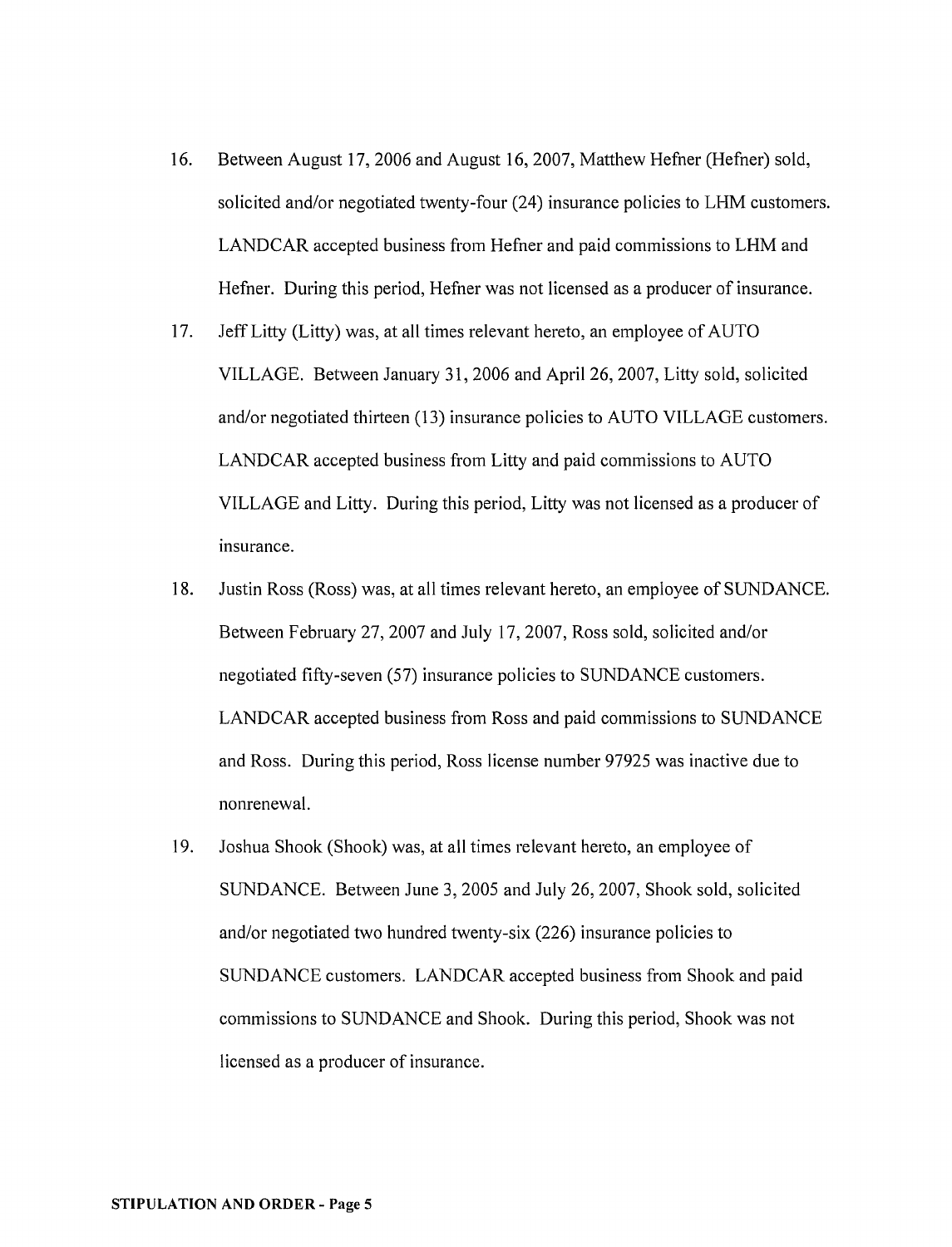- 20. LANDCAR admits to three hundred twenty (320) violations of Idaho Code  $\S$ § 41-1017(1) and 1022(1) for accepting business and paying commissions to unlicensed agents.
- 21. LAND CAR agrees to pay an administrative penalty in the amount of Forty-three Thousand Dollars (\$43,000), payable within thirty (30) days of the entry of the attached ORDER by the Director.
- 22. LANDCAR shall immediately cease and desist from accepting business and/or paying commissions to persons unlicensed to sell, solicit or negotiate insurance in the State of Idaho.
- 23. LANDCAR shall have all persons selling, soliciting or negotiating insurance on its behalf licensed within thirty (30) days of the entry of the attached ORDER by the Director.
- 24. LANDCAR agrees to submit to the Department a written description of safeguards implemented to prevent the payment of commissions, directly or indirectly, unlicensed individuals, within thirty (30) days of the entry of the attached ORDER by the Director.
- 25. LHM admits to twenty-four (24) violations of Idaho Code  $\S$ § 41-1017(1) and 1 022( 1) for accepting business and paying commissions to unlicensed agents and Idaho Code § 41-1014 for failure to file an assumed business name with the Director.
- 26. LHM agrees to pay an administrative penalty in the amount of Nine Thousand Seven Hundred Dollars (\$9,700), payable within thirty (30) days of the entry of the attached ORDER by the Director.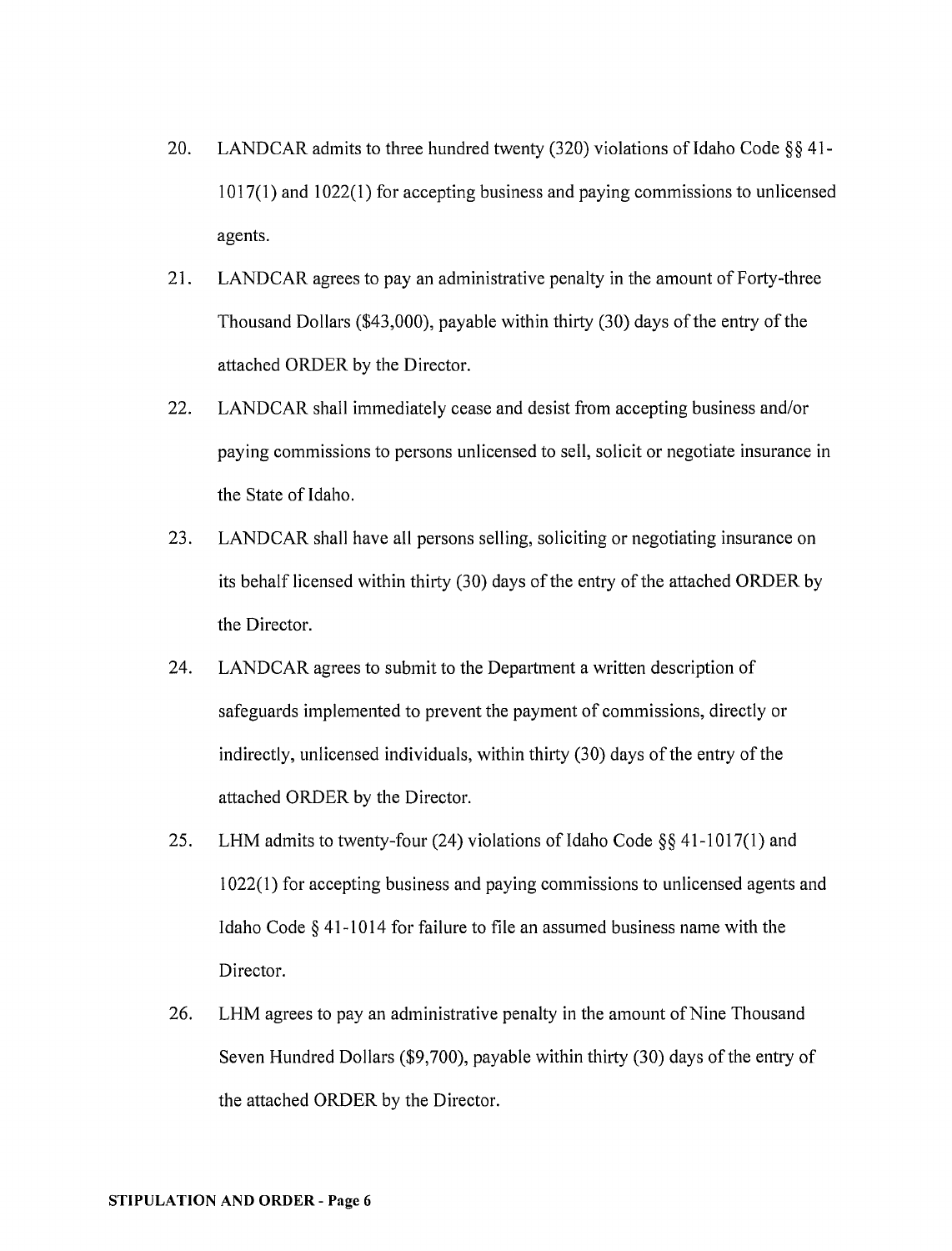- 27. LHM agrees to have all employees selling, soliciting and/or negotiating insurance licensed as producers of insurance within thirty (30) days of the entry of the attached ORDER by the Director.
- 28. LHM FAIRVIEW admits to violations of Idaho Code §§ 41-1004 and 41-1014 for selling, soliciting and/or negotiating insurance without proper licensing and failure to file assumed business name with the Director.
- 29. LHM FAIRVIEW agrees to pay an administrative penalty in the amount of Six Hundred Dollars (\$600), payable within thirty (30) days of the entry of the attached ORDER by the Director.
- 30. LHM FAIRVIEW agrees to obtain a producer license and file all assumed business names with the Director within thirty (30) days of the entry of the attached ORDER by the Director.
- 31. LHM BOISE admits to violations of Idaho Code §§ 41-1004 and 41-1014 for selling, soliciting and/or negotiating insurance without proper licensing and failure to file assumed business name with the Director.
- 32. LHM BOISE agrees to pay an administrative penalty in the amount of Six Hundred Dollars (\$600), payable within thirty (30) days of the entry of the attached ORDER by the Director.
- 33. LHM BOISE agrees to obtain a producer's license and file all assumed business names with the Director within thirty (30) days of the entry of the attached ORDER by the Director.
- 34. AUTO VILLAGE admits to thirteen (13) violations of Idaho Code  $\S$ § 41-1017(1) and 1022(1) for accepting business and paying commissions to unlicensed agents.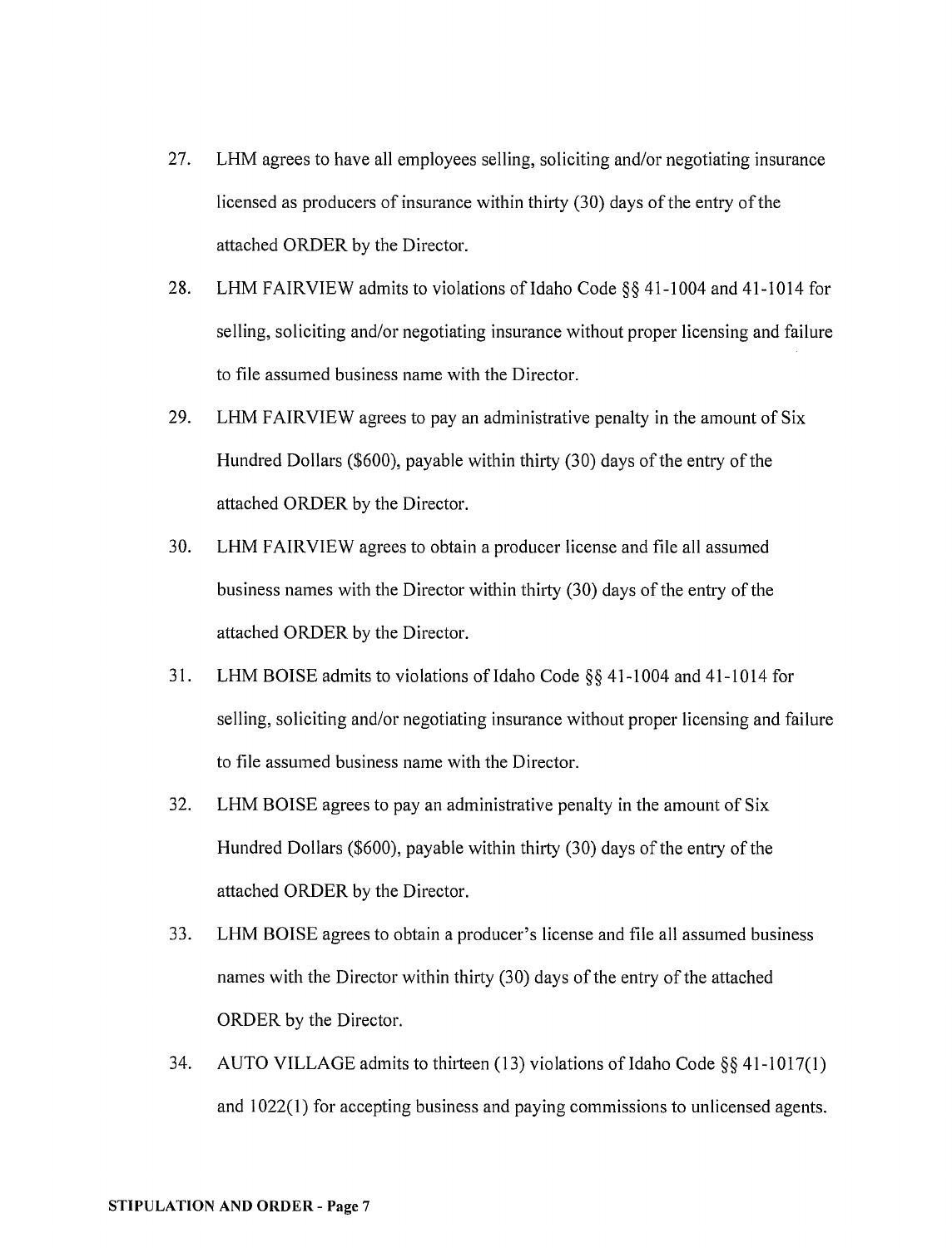- 35. AUTO VILLAGE agrees to pay an administrative penalty in the amount of Two Thousand Six Hundred Dollars (\$2,600), payable within thirty (30) days of the entry of the attached ORDER by the Director.
- 36. AUTO VILLAGE agrees to have all employees selling, soliciting and/or negotiating insurance licensed as producers of insurance within thirty (30) days of the entry of the attached ORDER by the Director.
- 37. SUNDANCE admits to a violation of Idaho Code  $\S$  41-1014 for failure to file assumed business name with the Director and two hundred eighty-three (283) violations of Idaho Code  $\S$ § 41-1017(1) and 1022(1) for accepting business and paying commissions to unlicensed agents.
- 38. SUNDANCE agrees to pay an administrative penalty in the amount of Seventyfour Thousand One Hundred Dollars (\$74,100), payable within thirty (30) days of the entry of the attached ORDER by the Director.
- 39. SUNDANCE agrees to file all assumed business names with the Director within thirty (30) days of the entry of the attached ORDER by the Director.
- 40. SUNDANCE agrees to have all employees selling, soliciting and/or negotiating insurance licensed as producers of insurance within thirty (30) days of the entry of the attached ORDER by the Director.
- 41. TARGET admits to violations of Idaho Code  $\S$ § 41-1004 for selling, soliciting and/or negotiating insurance without proper licensing.
- 42. TARGET agrees to pay an administrative penalty in the amount of Five Hundred Dollars (\$500), payable within thirty (30) days of the entry of the attached ORDER by the Director.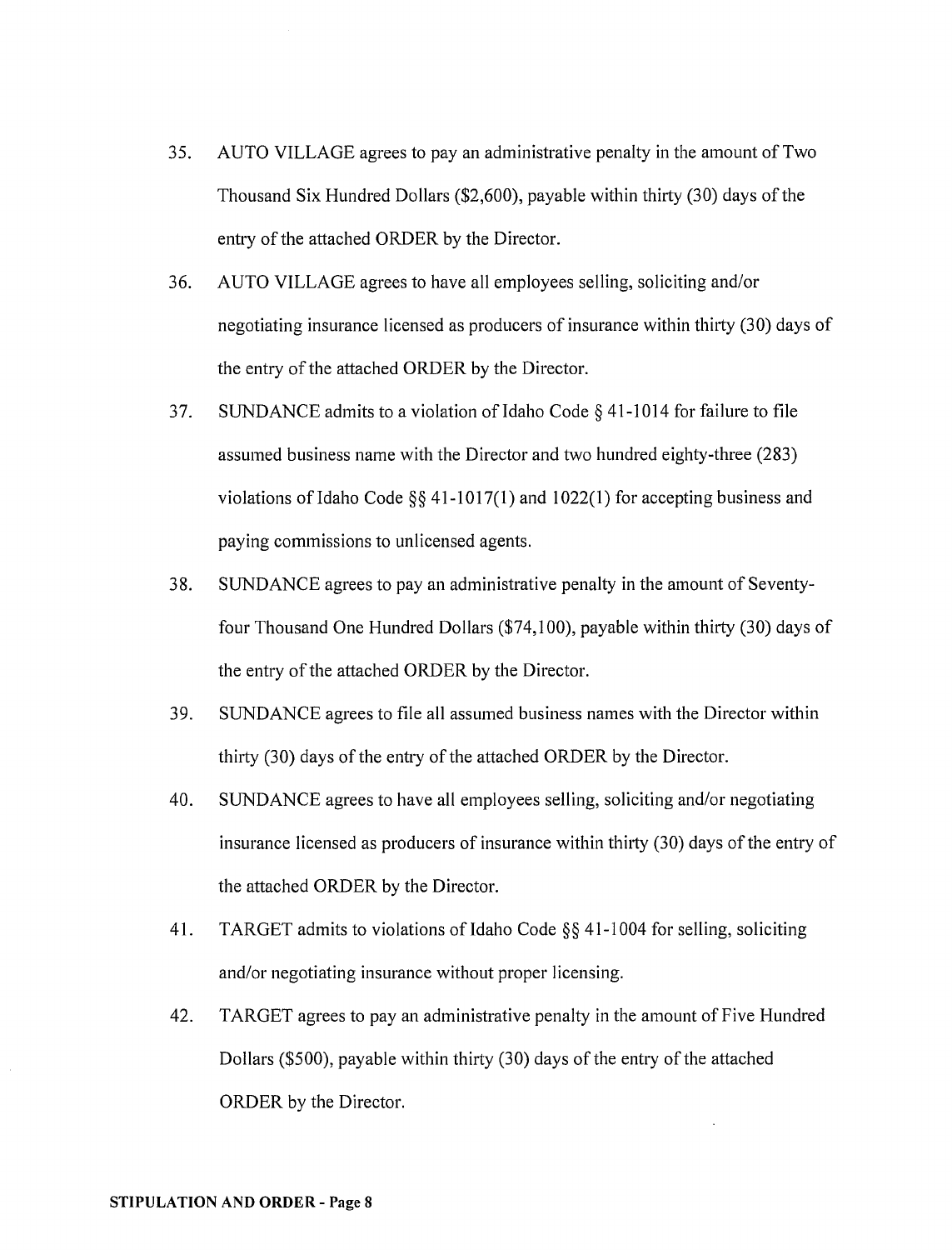- 43. TARGET agrees to obtain a producer's license and file all assumed business names with the Director within thirty (30) days of the entry of the attached ORDER by the Director.
- 44. HAPPY DAY admits to a violation of Idaho Code  $\S$  41-1014 for failure to file assumed business names with the Director.
- 45. HAPPY DAY agrees to pay an administrative penalty in the amount of One Hundred Dollars (\$100), payable within thirty (30) days of the entry of the attached ORDER by the Director.
- 46. HAPPY DAY agrees to file assumed business names with the Director within thirty (30) days of the entry of the attached ORDER by the Director.
- 47. The parties agree that the terms of this Stipulation are appropriate and proper under the circumstances referenced herein, and that they have entered into this Stipulation knowingly, voluntarily, and with full knowledge of any rights they may be waiving thereby. Additionally, the parties hereby waive the right to seek reconsideration and judicial review of the attached order.

DEPARTMENT OF INSURANCE STATE OF IDAHO

Leorgia Suchl Dated this 21 day of Opil 2009.

By: GEORGIA SIEHL Bureau Chief, Company Activities and Chief Examiner

 $\frac{1}{\sqrt{2\pi}}$  Dated this  $\frac{2 \sqrt{5}}{2}$  Dated this 2 (srday of  $\frac{2 \mu l}{\sqrt{5}}$ 2009.

By: Burleau Chief, Consumer Services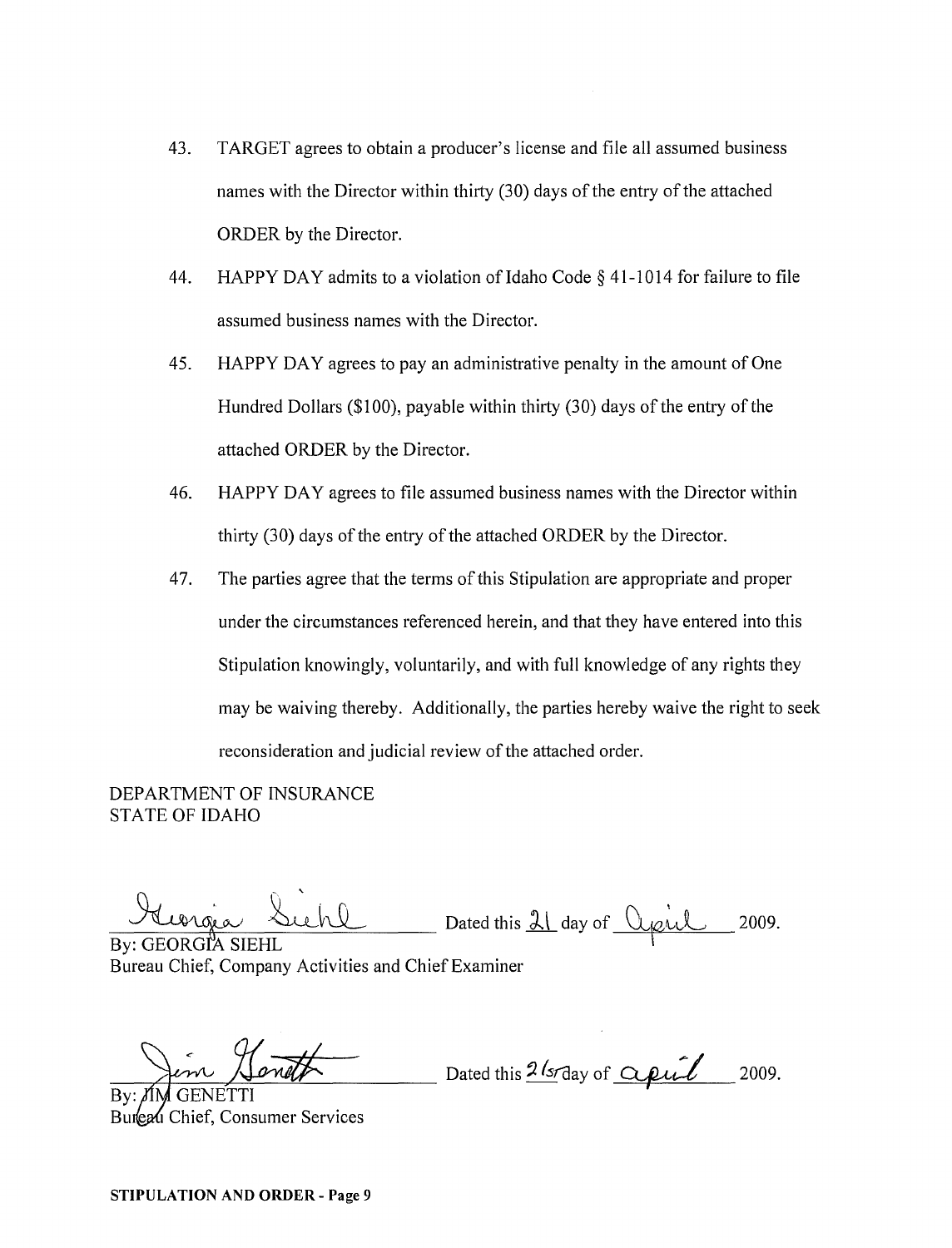MITCHELL E. TORYANSKI Deputy Attorney General wyndipated this 21 day of Anil 2009.

LANDCAR LIFE INSURANCE COMPANY

Dated this  $\angle 2$  day of  $\angle A$  $\angle$ *RIL*  $By:$   $DAV$   $C$   $CVIATIS$ GENERAL MANAGER 2009. HERE THULL Dated this 25 day of TULL 2009. Anderson, Julian & Hull, CLP

Attorneys for Landcar Life Insurance Company

#### **ORDER**

#### IT APPEARING FROM THE FOREGOING THAT GOOD CAUSE EXISTS, IT IS

HEREBY ORDERED that the foregoing Stipulation of the parties is adopted and accepted in full

and made a patt of this Order, effective as of the date executed by the Director.

DATED this  $22^{10}$  day of ApenL 2009.

WILL<sup>1</sup> Director